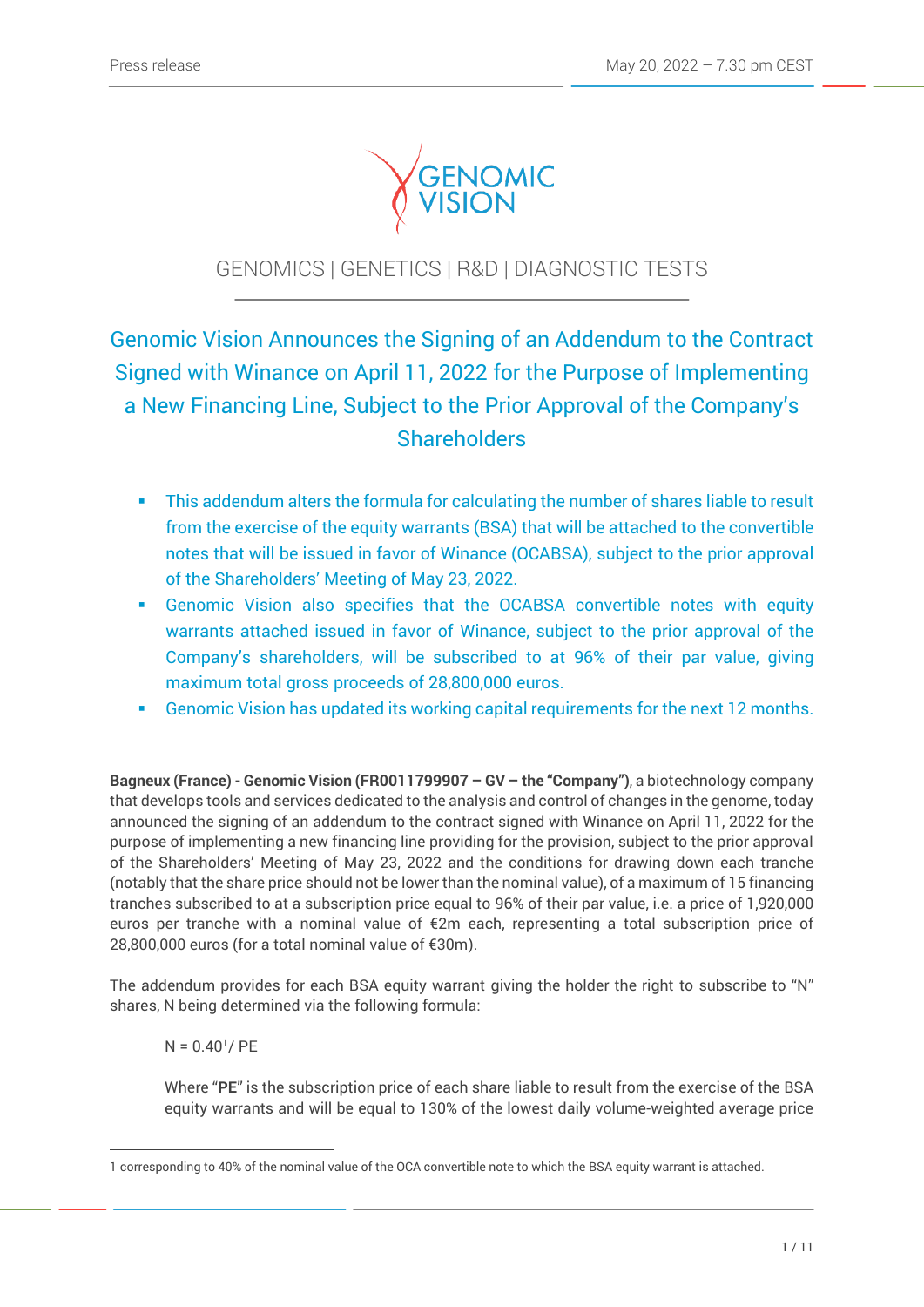of a Genomic Vision share (as reported by Bloomberg, or any equivalent provider should no figure be published by Bloomberg) over the ten (10) trading days immediately preceding the date of issuance of the OCA convertible notes from which the BSA equity warrants are detached,

It is specified that the maximum number of shares liable to be issued upon exercise of the BSA equity warrants is thus increased from 12,000,000 to 1,2000,000,000 ordinary shares (assuming all BSA equity warrants are exercised at a theoretical share price equal to the new nominal value of the Company's shares of 0.01 euros that will be put to the EGM of May 23, 2022).

The other legal terms, characteristics of the various instruments and main obligations of the Company and Winance are described in the Appendix to the Company's press release of April 11, 2022.

The issue by the Company of the OCABSAs under the new financing line with Winance, the maximum net amount of which (if the Company decides to pay the commitment fee by delivery of OCAs) would amount to 28.7 million euros (after deduction of various consultancy fees, in particular legal fees, estimated at 0.1 million euros related to the implementation of the financing), is made to meet the Company's working capital shortfall for the next 12 months and thus ensure the continuation of its business and for the balance to meet, in whole or in part, the financing requirements for the next three years estimated at approximately 27.3 million euros, in order to continue the development of the following main strategic priorities

-48%: Consolidation and reinforcement of the R&D teams, continuation of ongoing projects and expansion of the portfolio of applications:

1/Development of new high value-added solutions to meet the needs of the following markets:

- Genome analysis and editing, and bio-production,
- Basic and clinical research mainly focused on oncology and age-related diseases,
- In-vitro diagnosis: HPV, FSHD and other new tests to come.

2/ Improving the performance of instrumentation to make it more accessible:

- Development of integrated systems, from sample preparation to reporting and interpretation of results,
- Automation of the instrumentation to enable its routine use.

-27%: Consolidation and reinforcement of the Sales, Support and Marketing teams:

- Expanded field coverage to meet the needs of the international market, mainly in the USA and Europe,
- Signing of structuring partnerships with third parties in order to diversify our skills and accelerate our programmes.

The remaining 25% is intended to cover current expenses, external charges and overall expenses not allocated to the various elements mentioned above, including the remuneration of managers.

It is specified that no conversion of a CB or exercise of a BSA may be made at a price lower than the nominal value of a share and that in the event that the price of Genomic Vision shares falls below the nominal value of a share of the Company for more than 15 trading days (i.e, 0.01 subject to approval by the extraordinary general meeting), the Investor may terminate the Issue Agreement (as defined below) and request the repayment in cash of the nominal value of the outstanding CBs without any penalty.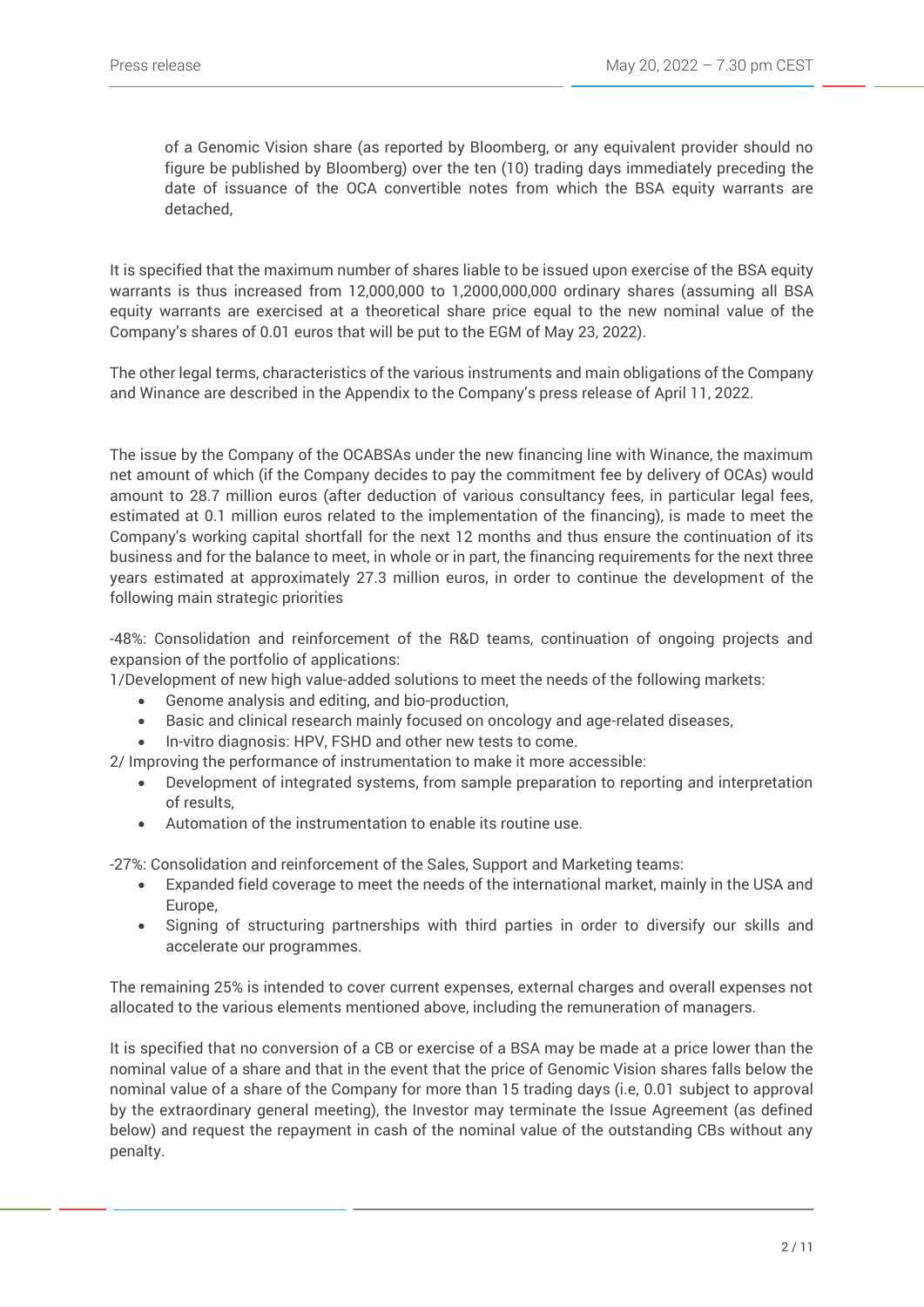To support this growth, the Company plans to make strategic investments, recruit new talent and develop new commercial offerings.

The following tables on dilution have been updated to take into account the greater dilution resulting from the alteration in the terms of the BSA equity warrants and take into account the maximum total dilution that will result from the issuance and conversion of the OCABSAs, the exercise of the BSAs but also from the issuance and conversion of the OCA in case of payment of the commitment fee by delivery of the OCA.

*Theoretical impact of the issue of the new shares on shareholders' equity per share (based on the Company's shareholders' equity as at 31 December 2021, the number of shares comprising the Company's share capital as at the date of this press release, i.e. 67,931,364 shares, and a share price of EUR 0.099, corresponding to the lowest volume weighted average price ("VWAP") in the 10 trading days preceding 17 May 2022:*

|                                                                 | Equity per share at December 31, 2021 (in euros) |              |                              |              |
|-----------------------------------------------------------------|--------------------------------------------------|--------------|------------------------------|--------------|
|                                                                 | Undiluted basis                                  |              | Diluted basis <sup>(1)</sup> |              |
|                                                                 | 1 <sup>st</sup> tranche                          | all tranches | 1 st                         | all tranches |
|                                                                 |                                                  |              | tranche                      |              |
| Before the issue                                                | 0.05<br>0.14                                     |              |                              |              |
| After issuance of 21,958,718 (1 <sup>st</sup> tranche) or       |                                                  |              |                              |              |
| 233,100,233 (all tranches) new shares resulting                 | 0.06                                             | 0.11         | 0.13                         | 0.13         |
| from the conversion of the convertible notes alone              |                                                  |              |                              |              |
| After issuance of 80,000,000 $(1st$ tranche) or                 |                                                  |              |                              |              |
| 1200,000,000 (all tranches) new shares resulting                | 0.09                                             | 0.12         | 0.13                         | 0.12         |
| from the exercise of the warrants alone                         |                                                  |              |                              |              |
| After issuance of 101,958,718 (1 <sup>st</sup> tranche) or      |                                                  |              |                              |              |
| 1433,100,233 (all tranches) new shares resulting                |                                                  |              |                              |              |
| from the conversion of the convertible notes and                | 0.09                                             | 0.12         | 0.13                         | 0.12         |
| exercise of the warrants                                        |                                                  |              |                              |              |
| After issuance of 106,037,972 (1 <sup>st</sup> tranche plus fee |                                                  |              |                              |              |
| on first tranche) or 1449,417,249 (all tranches and             |                                                  |              |                              |              |
| total fee) new shares resulting from the conversion             | 0.08                                             | 0.12         | 0.12                         | 0.12         |
| of the convertible notes and exercise of the warrants           |                                                  |              |                              |              |

*(1) assuming full exercise of the share subscription warrants and "*bons de souscription de parts de créateur d'entreprise*" (Business Creator Share Warrants) issued and attributed by the Company, exercisable or not, giving the right to subscribe to 6,806,514 and 276,809 new shares respectively, i.e. a total number of shares making up the Company's share capital of 75,014,687 on a fully diluted basis as of the date of this Prospectus.*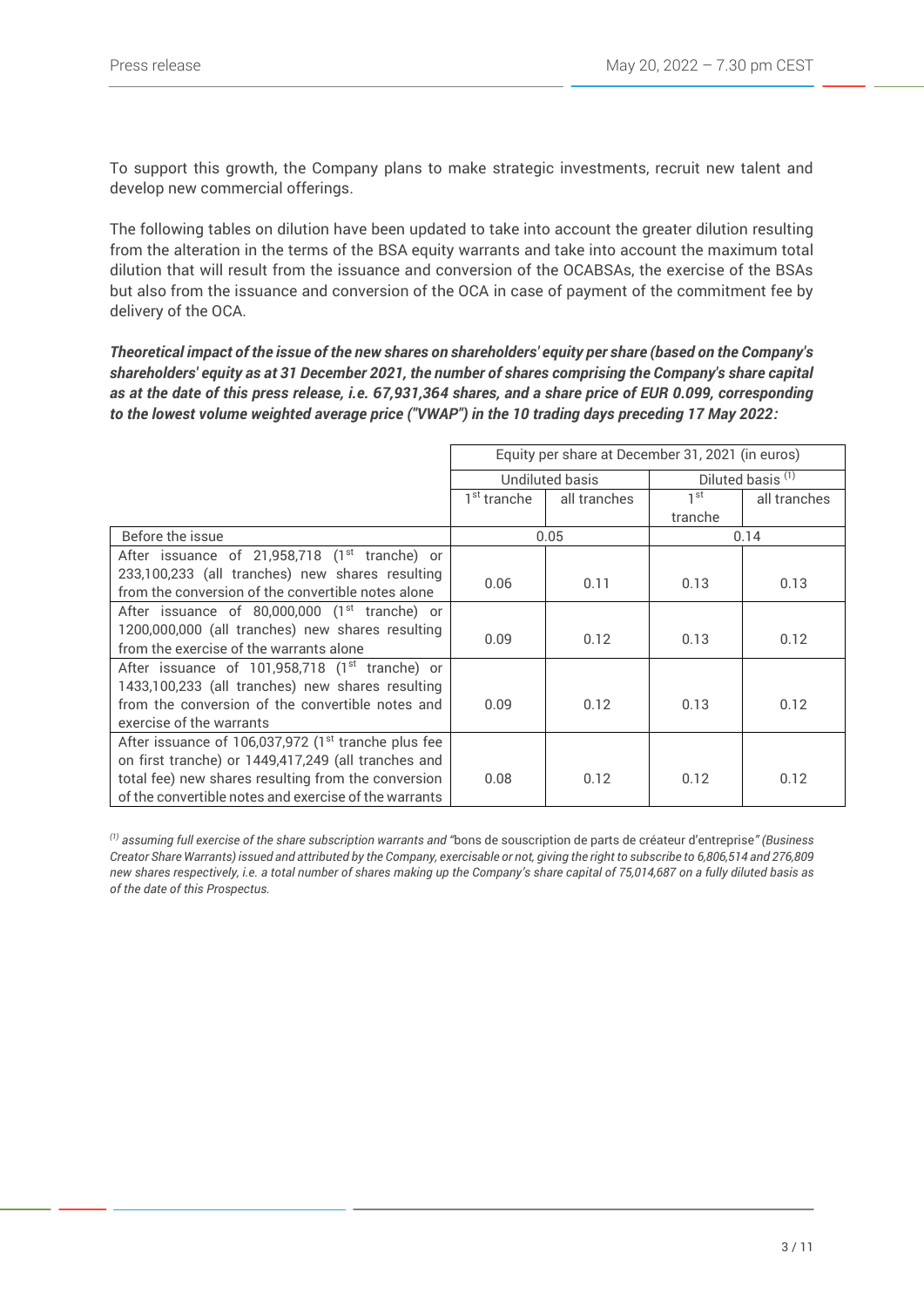*Theoretical impact of the issuance of the new shares on the shareholders' equity per share (based on the Company's shareholders' equity as at 31 December 2021, and the number of shares comprising the Company's share capital as at the date of this press release, i.e. 67,931. 0.01 corresponding to the nominal value of one share of the Company in the event of approval by the extraordinary general meeting of shareholders of 23 May 2022 of the reduction of the nominal value from 0.1 to 0.01 euro per share):*

|                                                                 | Equity per share at December 31, 2021 (in euros) |              |                              |              |
|-----------------------------------------------------------------|--------------------------------------------------|--------------|------------------------------|--------------|
|                                                                 | Undiluted basis                                  |              | Diluted basis <sup>(1)</sup> |              |
|                                                                 | 1 <sup>st</sup> tranche                          | all tranches | 1st                          | all tranches |
|                                                                 |                                                  |              | tranche                      |              |
| Before the issue                                                |                                                  | 0.05         | 0.14                         |              |
| After issuance of 200,000,000 (1 <sup>st</sup> tranche) or      |                                                  |              |                              |              |
| 3000,000,000 (all tranches) new shares resulting                | 0.02                                             | 0.01         | 0.05                         | 0.01         |
| from the conversion of the convertible notes alone              |                                                  |              |                              |              |
| After issuance of 80,000,000 $(1st$ tranche) or                 |                                                  |              |                              |              |
| 1200,000,000 (all tranches) new shares resulting                | 0.03                                             | 0.01         | 0.07                         | 0.02         |
| from the exercise of the warrants alone                         |                                                  |              |                              |              |
| After issuance of $28,0000,000$ (1 <sup>st</sup> tranche) or    |                                                  |              |                              |              |
| 4200,000,000 (all tranches) new shares resulting                |                                                  |              |                              |              |
| from the conversion of the convertible notes and                | 0.02                                             | 0.01         | 0.04                         | 0.01         |
| exercise of the warrants                                        |                                                  |              |                              |              |
| After issuance of 332,500,000 (1 <sup>st</sup> tranche plus fee |                                                  |              |                              |              |
| on first tranche) or 4410,000,000 (all tranches and             |                                                  |              |                              |              |
| total fee) new shares resulting from the conversion             | 0.01                                             | 0.01         | 0.03                         | 0.01         |
| of the convertible notes and exercise of the warrants           |                                                  |              |                              |              |

*(1) assuming the full exercise of the warrants issued and allocated by the Company, whether exercisable or not, giving respectively the right to subscribe to 6,806,514 and 276,809 new shares, i.e. a total number of shares making up the share capital of the Company of 75,014,687 on a fully diluted basis as at the date of this press release.*

**Theoretical impact of the issue of the new shares on the investment of a shareholder holding 1% of the Company's share capital as of the date of this press release (based on the number of shares comprising the Company's share capital as of the date of this press release, i.e. 67,931,364 shares, and a share price of EUR 0.099, corresponding to the lowest VWAP of the 10 trading days preceding 17 May 2022):**

|                                                                                                                                                                                                | Shareholder's stake (%) |              |                   |              |
|------------------------------------------------------------------------------------------------------------------------------------------------------------------------------------------------|-------------------------|--------------|-------------------|--------------|
|                                                                                                                                                                                                | Undiluted basis         |              | Diluted basis (3) |              |
|                                                                                                                                                                                                | 1 <sup>st</sup> tranche | all tranches | 1 <sup>st</sup>   | all tranches |
|                                                                                                                                                                                                |                         |              | tranche           |              |
| Before the issue                                                                                                                                                                               | $1\%$                   |              | $1\%$             |              |
| After issuance of 21,958,718 (1 <sup>st</sup> tranche) or<br>233,100,233 (all tranches) new shares resulting<br>from the conversion of the convertible notes alone                             | 0.76%                   | 0.23%        | 0.77%             | 0.24%        |
| After issuance of 80,000,000 (1 <sup>st</sup> tranche) or<br>1200,000,000 (all tranches) new shares resulting<br>from the exercise of the warrants alone                                       | 0.46%                   | 0.05%        | 0.48%             | 0.06%        |
| After issuance of 101,958,718 (1 <sup>st</sup> tranche) or<br>1433,100,233 (all tranches) new shares resulting<br>from the conversion of the convertible notes and<br>exercise of the warrants | 0.40%                   | 0.05%        | 0.42%             | 0.05%        |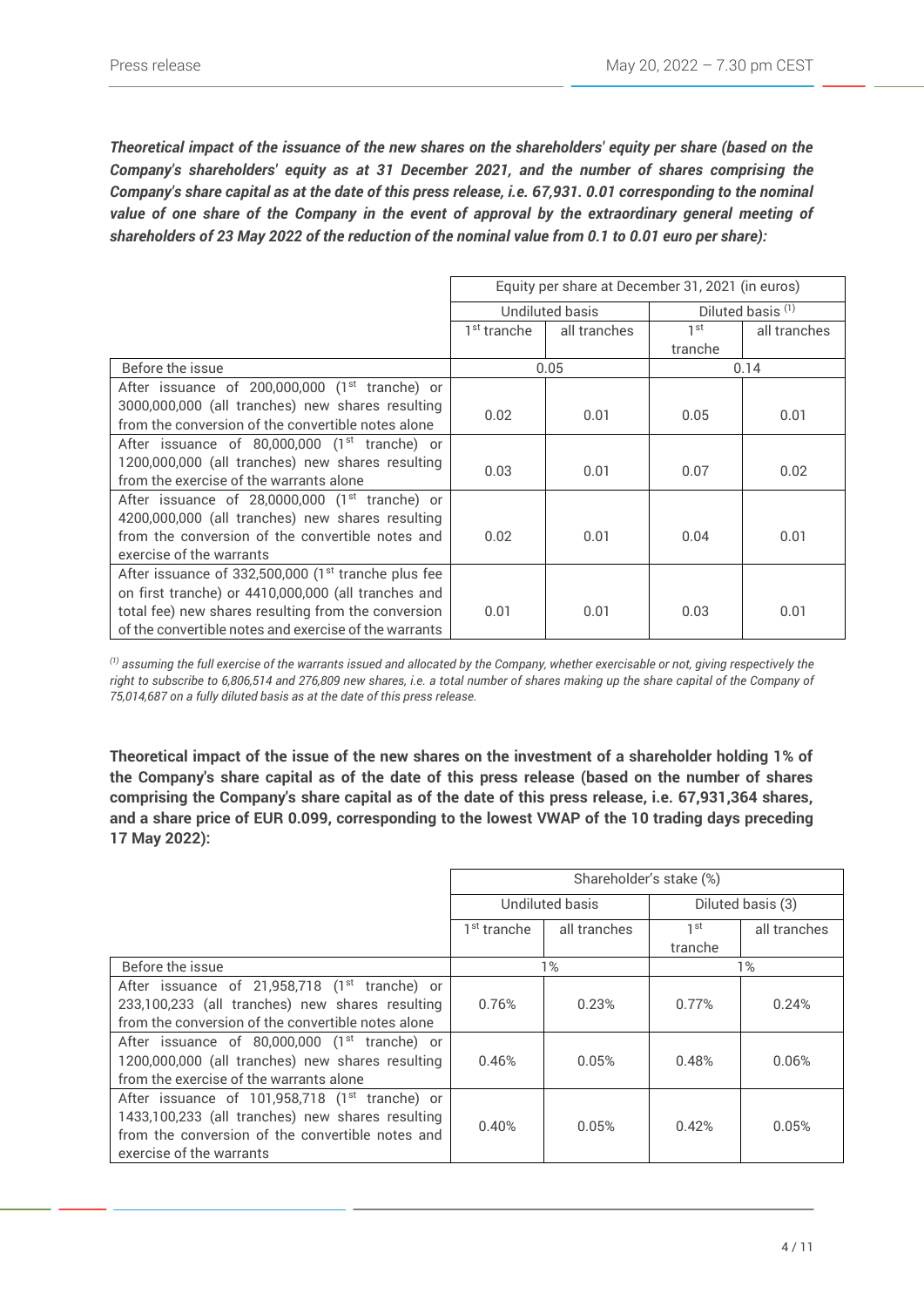*(1) assuming the full exercise of the warrants issued and allocated by the Company, whether or not they can be exercised, giving the right to subscribe for 6,806,514 and 276,809 new shares respectively, i.e. a total number of shares making up the Company's capital of 75,014,687 on a fully diluted basis as at the date of this Prospectus.*

*Theoretical impact of the issuance of new shares on the investment of a shareholder currently holding a 1% stake in the Company (based on the number of shares making up the Company's share capital on the date of this press release, i.e. 67,931,364 shares, and a share price of 0.01 euros corresponding to the nominal value of a share in the Company if the Shareholders' EGM of May 23, 2022 approves the reduction in the nominal value from 0.1 to 0.01 euros per share):*

|                                                            | Shareholder's stake (%) |              |                   |              |
|------------------------------------------------------------|-------------------------|--------------|-------------------|--------------|
|                                                            | <b>Undiluted basis</b>  |              | Diluted basis (3) |              |
|                                                            | 1 <sup>st</sup> tranche | all tranches | 1 <sup>st</sup>   | all tranches |
|                                                            |                         |              | tranche           |              |
| Before the issue                                           |                         | $1\%$        |                   | $1\%$        |
| After issuance of 200,000,000 (1 <sup>st</sup> tranche) or |                         |              |                   |              |
| 3000,000,000 (all tranches) new shares resulting           | 0.25%                   | 0.02%        | 0.27%             | 0.02%        |
| from the conversion of the convertible notes alone         |                         |              |                   |              |
| After issuance of 80,000,000 $(1st$ tranche) or            |                         |              |                   |              |
| 1200,000,000 (all tranches) new shares resulting           | 0.46%                   | 0.05%        | 0.48%             | 0.06%        |
| from the exercise of the warrants alone                    |                         |              |                   |              |
| After issuance of 280,000,000 (1 <sup>st</sup> tranche) or |                         |              |                   |              |
| 4200,000,000 (all tranches) new shares resulting           | 0.20%                   | 0.02%        | 0.21%             | 0.02%        |
| from the conversion of the convertible notes and           |                         |              |                   |              |
| exercise of the warrants                                   |                         |              |                   |              |
| After issuance of 332,500,000 $(1st$ tranche plus fee      |                         |              |                   |              |
| on first tranche) or 4410,000,000 (all tranches and        | 0.17%                   | 0.02%        | 0.18%             | 0.02%        |
| total fee) new shares resulting from the conversion        |                         |              |                   |              |
| of the convertible notes and exercise of the warrants      |                         |              |                   |              |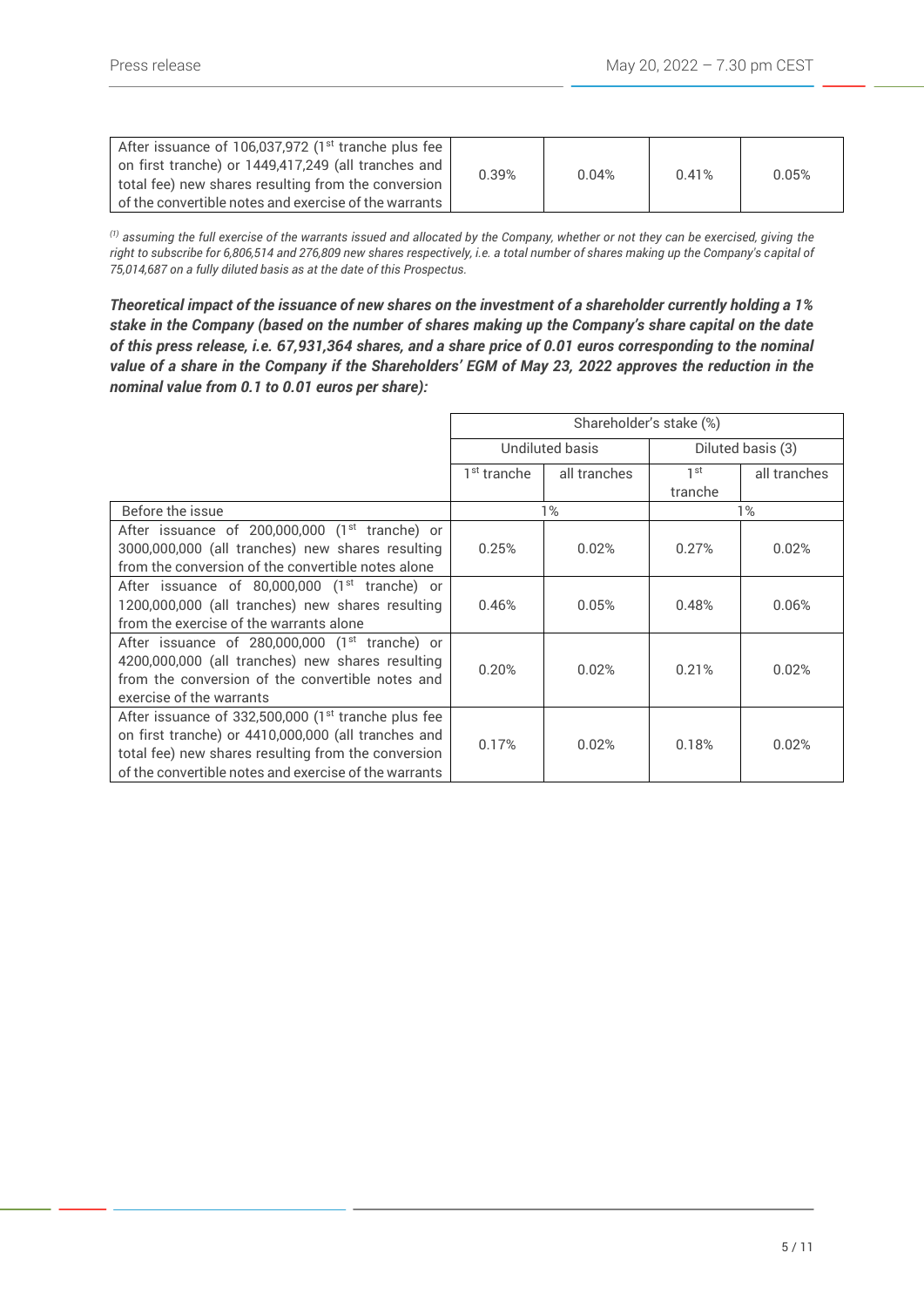*(3) assuming full exercise of the share subscription warrants and "*bons de souscription de parts de créateur d'entreprise*" (Business Creator Share Warrants) issued and attributed by the Company, exercisable or not, giving the right to subscribe to 6,806,514 and 276,809 new shares respectively, i.e. a total number of shares making up the Company's share capital of 75,014,687 on a fully diluted basis as of the date of this press release.*

### **Indicative schedule of the operation**

|                | The French stock market authority (the "AMF") approves the prospectus,       |
|----------------|------------------------------------------------------------------------------|
| May 20, 2022   | comprising the universal registration document filed on April 14, 2022, the  |
|                | addendum to the universal registration document of May 20, 2022, a Note      |
|                | d'Opération (securities note) and a summary, relating to the admission to    |
|                | trading on the regulated market of a maximum of 4,410,000,000 new shares     |
|                | liable to result from the conversion of the OCA convertible notes and the    |
|                | exercise of the attached BSA equity warrants on the theoretical basis of a   |
|                | share price equal to the nominal value of 0.01 euros.                        |
|                | Convening of an EGM notably for the purpose of approving the reduction in    |
| May 23, 2022   | the nominal value of a share in Company from 0.1 euros to 0.01 euros and the |
|                | issuance of the 30,000,000 OCABSA convertible notes with equity warrants     |
|                | attached to Winance.                                                         |
|                | Genomic Vision Executive Board meeting to decide on the issuance of the      |
| June 6/8, 2022 | first tranche of OCABSA, subject to the EGM's approval                       |
|                | Winance subscribes to the first tranche of OCABSA convertible notes with     |
| June 7/9, 2022 | equity warrants attached for 2,000,000 euros.                                |
|                | Press release regarding the issuance of the first tranche of OCABSA.         |

## **The Company's working capital requirements for the next 12 months**

At the date of this press release, the Company does not have sufficient net working capital to meet its current needs for the next 12 months.

As at 16 May 2022, the Company's cash and cash equivalents amounted to €927k. Thus, as of the date of this press release and based on its envisaged development plan, the Company estimates that its available cash allows it to finance its activities until mid-June 2022, and that the additional cash requirement to continue its activities over the next 12 months amounts to €7.3 million. In order to meet its working capital requirements, the Company has therefore decided to set up a new financing facility with the Investor by signing on 11 April 2022 the Issuance Agreement, which provides for the issuance to Winance of the above-mentioned OCABSAs in several tranches of 92 million (the amount of each tranche may be increased by mutual agreement of the parties up to a maximum of  $\epsilon$ 3.84 million on the basis of the Company's share price), representing a maximum total bond issue of €28.8 million over a period of 60 months.

€28.8 million bond issue, over a period of 60 months. Provided that the conditions are met (including the fact that the stock market price is not lower than the nominal value, the approval of the issue of the OCABSA by the EGM, the absence of an event of default), the drawdown of the first 4 tranches would extend the Company's financing horizon until mid-2023 with a financing representing 7, 7.58 million (if the Winance commitment fee is paid by delivery of OCAs and after deduction of various advisory and legal fees estimated at)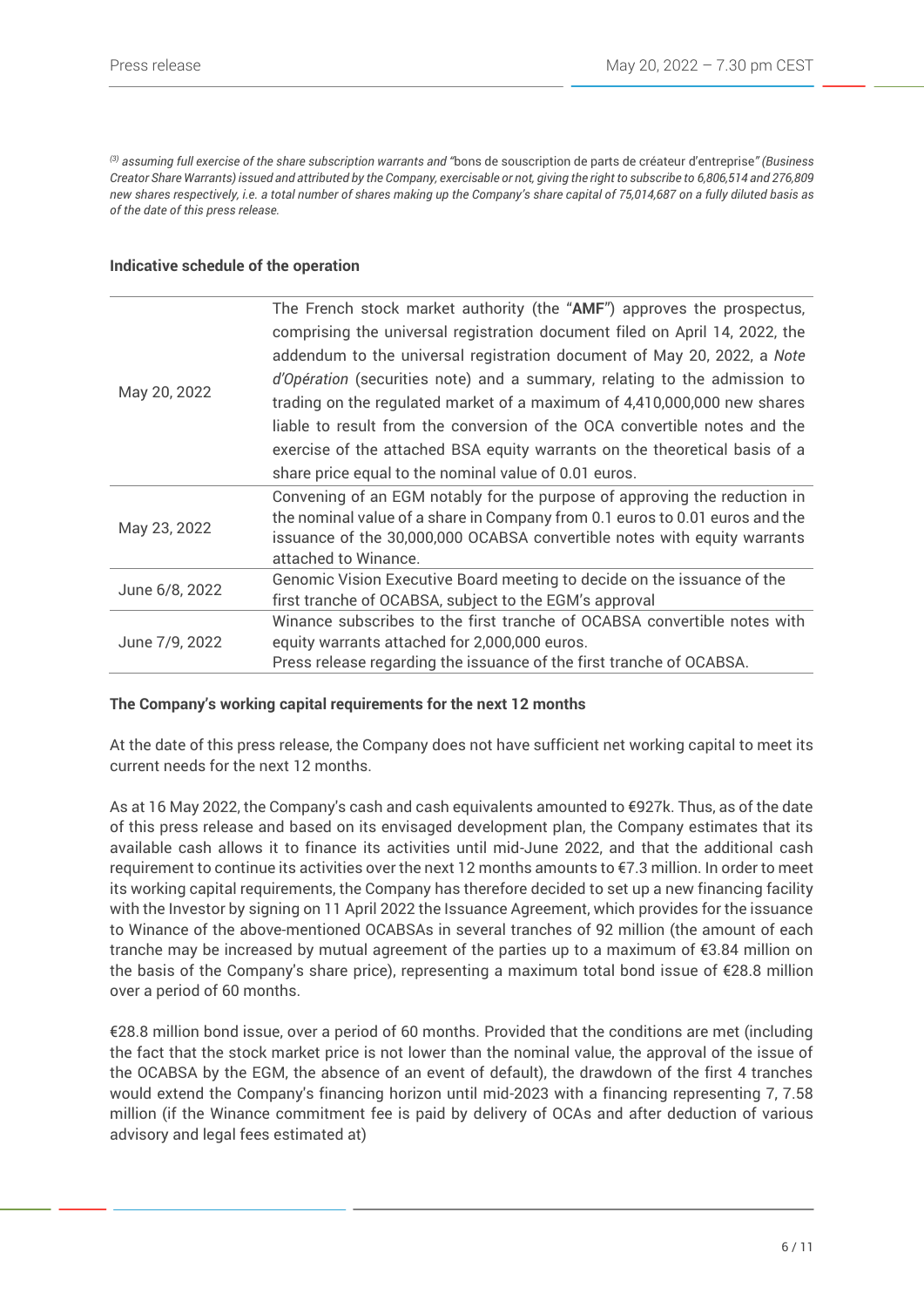The Company has no other alternatives to cover its working capital requirements, which are no longer covered by the cash at its disposal beyond June 2022. If any of these conditions precedent, not all of which are in the Company's control, are not met within the specified timeframe, the Company may not be able to realise its assets and liabilities and settle its debts in the normal course of business and the application of IFRS accounting rules and principles in a normal business context, particularly with regard to the valuation of assets and liabilities, may prove inappropriate. As a result, this situation creates significant going concern uncertainty. Thus, if the Company does not succeed in implementing the planned financing line with Winance, it would have to seek other sources of financing of the same type and, in the meantime, readjust its costs and, if necessary, temporarily halt the implementation of its development plan.

If the conditions for the completion of the Issuance Agreement allow the Company to draw down the first 4 tranches of the OCABSAs, it will be able to meet its cash requirements for the next 12 months.

The Company would like to invite all its shareholders to attend this Shareholders' Meeting in order to express their opinion regarding the resolutions that will be tabled. In this respect, and given the difficulty reaching a sufficient quorum, the Company applied for and was granted on April 29, 2022 an order from the President of the Nanterre commercial court designating an ad hoc agent who will represent all shareholders who are neither present nor represented at the Meeting. This ad hoc agent will exercise the voting rights attached to the shares of absentee shareholders at the rate of two thirds of positive votes and one third of negative votes in order to render the ad hoc agent's participation in deliberations "neutral" in terms of a qualified majority.

## **New shares resulting from the conversion of notes or the exercise of warrants**

The new shares issued upon conversion of the OCAs (which will be delivered to the Investor as remuneration for its total commitment fee equal to EUR 2.1 million and which will have the same terms and conditions as the OCABSAs except for the fact that they will be subscribed at their nominal value of EUR 1 by offsetting the debt with the amount of the commitment fee, and that no BSAs will be attached to them) or of the OCABSAs or upon the exercise of the BSAs, will carry dividend rights. They will carry the same rights as those attached to the Company's ordinary shares and will be admitted to trading on the Euronext regulated market in Paris under the same listing line (ISIN: FR0011799907).

The Company will maintain an updated summary of the outstanding convertible notes and share subscription warrants and the number of shares in circulation on its website [\(www.genomicvision.com\)](http://www.genomicvision.com/).

The Investor does not intend to keep the shares issued within the framework of the financing line or to become a significant shareholder in the Company, but to sell them on the market as rapidly as possible.

The Company would like to draw the public's attention to the risk factors indicated in section 3 and paragraph 20.1.2 of the universal registration document filed on April 14, 2022.

In addition to the risk factors set out in Section 3 of the Universal Registration Document and in Section 4 of the Amendment to the Universal Registration Document which updates Section 20.1.2 of the Company's Universal Registration Document, the Company draws the public's attention to the following risk factors relating to the issue of the OCABSAs: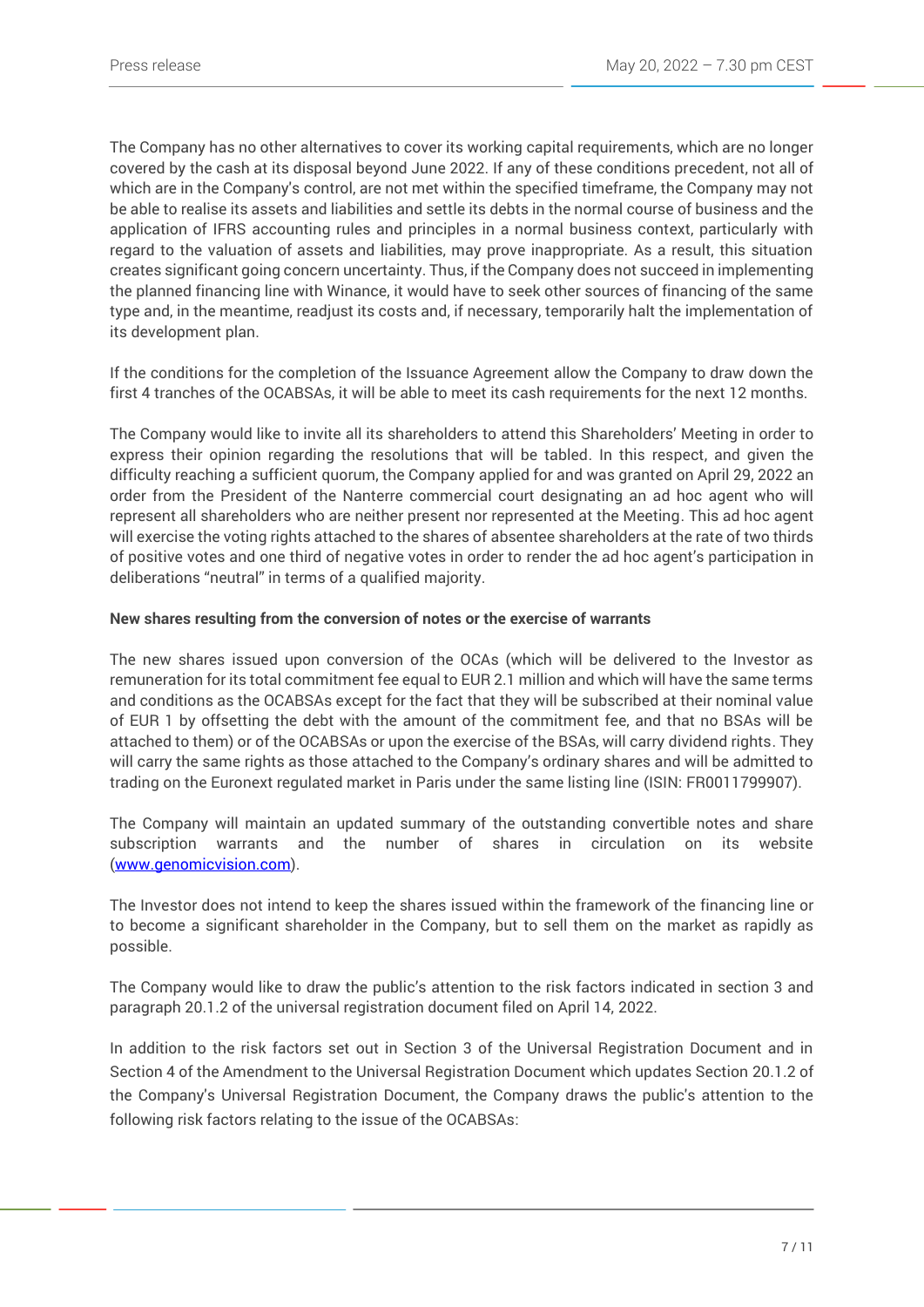$\overline{a}$ 

|                 | Title of risk                                                                                                                                                                                                                                                                                                                                                                                                                                                                                                          | Probability of<br>occurrence | <b>Extent of</b><br>risk | <b>Net</b><br>significance<br>of risk |
|-----------------|------------------------------------------------------------------------------------------------------------------------------------------------------------------------------------------------------------------------------------------------------------------------------------------------------------------------------------------------------------------------------------------------------------------------------------------------------------------------------------------------------------------------|------------------------------|--------------------------|---------------------------------------|
| guaranteed      | 1.1 The total amount of subscriptions for the OCABSAs and the New Shares to which the exercise of the BSAs would give right is not                                                                                                                                                                                                                                                                                                                                                                                     |                              |                          |                                       |
|                 | The commitment of the Investor to subscribe to the OCABSAs within ten (10) business days<br>following the decision of the Management Board to issue a tranche of OCABSAs, is subject to<br>compliance with the attached contractual conditions:                                                                                                                                                                                                                                                                        |                              |                          |                                       |
| (i)             | the Company complies with the contractual commitments made to the Investor;                                                                                                                                                                                                                                                                                                                                                                                                                                            |                              |                          |                                       |
| (ii)            | the representations and warranties contractually made by the Company to the Investor<br>are still valid;                                                                                                                                                                                                                                                                                                                                                                                                               |                              |                          |                                       |
| (iii)           | no significant adverse changes (Material Adverse Change <sup>2</sup> ) have occurred;                                                                                                                                                                                                                                                                                                                                                                                                                                  |                              |                          |                                       |
| (iv)            | The Company has not given any firm commitment that a change of control that could<br>lead to a delisting of Genomic Vision shares will occur;                                                                                                                                                                                                                                                                                                                                                                          |                              |                          |                                       |
| (v)             | no authority (including the AMF) has objected to the issue of the OCABSAs, the New<br>Shares and the BSAs or to the exercise of these instruments;                                                                                                                                                                                                                                                                                                                                                                     |                              |                          |                                       |
| (vi)            | no event that could constitute an event of default (such as a material adverse change<br>in the Company's circumstances, a change of control, a delisting of the Company's<br>shares, a breach of contractual obligations by the Company or a discontinuance of its<br>business (an "Event of Default")) exists as of the date of the drawdown request;                                                                                                                                                                |                              |                          |                                       |
| (vii)<br>(viii) | the 60-month commitment period has not expired;<br>The Company's shares are still listed on the regulated market of Euronext in Paris;                                                                                                                                                                                                                                                                                                                                                                                 |                              |                          |                                       |
| (ix)<br>(x)     | No suspension of the listing of the Company's shares has occurred at the initiative of<br>the AMF or Euronext and the Company has not been threatened with such a<br>suspension by Euronext or the AMF;<br>the general shareholders' meeting was held to authorise the completion of the Issue<br>Agreement and validly delegated all powers to the management board regarding the                                                                                                                                     | High                         | High                     | High                                  |
| (xi)            | issue of all securities that may be issued in a tranche (including upon exercise of the<br>warrants);<br>in the event of conversion of the OCABSAs or exercise of the BSAs, the new shares<br>issued and admitted to trading on the regulated market of Euronext in Paris (i) must<br>not be the subject of a prospectus approved by the AMF in accordance with applicable<br>regulations, or (ii) must be the subject of a prospectus that has been approved by the<br>AMF in accordance with applicable regulations. |                              |                          |                                       |
|                 | The outstanding CBs should also be redeemed upon the occurrence of an Event of Default (as<br>defined in paragraph 2.1 above), with a penalty of 2% of their nominal value.                                                                                                                                                                                                                                                                                                                                            |                              |                          |                                       |
|                 | In addition, the cumulative amount of subscriptions that the Company may receive in the event of<br>exercise of the warrants is not guaranteed and depends in particular on the willingness of the warrant<br>holder to exercise all or part of the warrants, the Company's share price and the volumes traded on<br>the regulated market of Euronext in Paris.                                                                                                                                                        |                              |                          |                                       |
|                 | Finally, the Company is not required, beyond the fourth tranche, to implement all or part of the<br>OCABSA programme (either because the share price is lower than the nominal value, or because the<br>Company does not wish to do so). In this case, the Company would have to seek other sources of                                                                                                                                                                                                                 |                              |                          |                                       |

<sup>2</sup>Namely, "*any change in the business, operations, assets or financial condition of the issuer, which, taken as a whole, materially and adversely affects the issuer, and/or any condition, circumstance or situation that would prohibit or impair the issuer's ability to enter into and perform any of its material obligations under* the *terms of* the Issuance Agreement.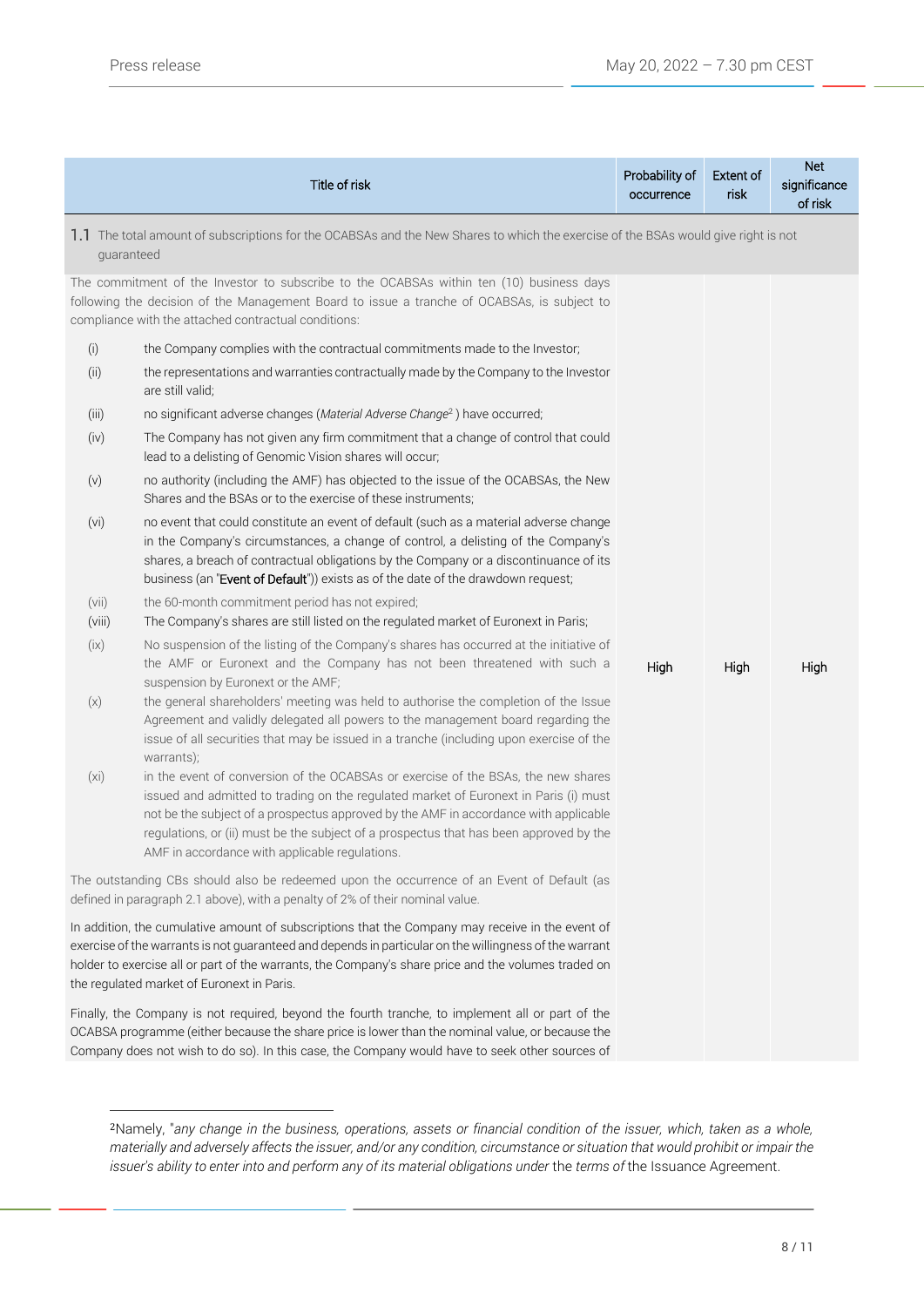High High High

High High High

financing of the same type and, in the meantime, readjust its costs and, if necessary, temporarily halt the implementation of its development plan.

1.2 The shareholders will see their shareholding in the share capital of the Company significantly diluted as a result of the issue of the New Shares, as well as in the event of a new market call

Insofar as the shareholders will not participate in the issue of the New Shares reserved for the Investor in accordance with the Issuance Agreement, their share of the Company's capital and voting rights will be significantly reduced upon conversion of the OCABSAs and OCAs and in case of exercise of all or part of the BSAs (see section 9 of this Securities Note). 0.099 corresponding to the lowest of the ten (10) volume-weighted average daily share prices of the Company immediately preceding 17 May 2022, 0.099 corresponding to the lowest of the ten (10) daily volume-weighted average share prices of the Company's shares immediately preceding 17 May 2022, this would result in a maximum dilution of 96% and 95% of the existing share capital on a non-diluted and diluted basis, respectively, and (ii) in the worst-case scenario, based on the new nominal value of the shares of For example, between 1er January 2022 and 18 April 2022, 8,430,047 new shares were issued upon conversion of convertible bonds issued to Winance, bringing the capital to 67,931,364 shares.

Furthermore, in the event that the funds raised by the Company in the context of the OCABSA issues are not sufficient to carry out its development plan, the Company will have to seek other sources of financing of the same type and, in the meantime, readjust its costs and, if necessary, temporarily halt the implementation of its development plan.

#### 1.3 The volatility and liquidity of the Company's shares could fluctuate significantly

Stock markets have experienced significant fluctuations in recent years, particularly since the COVID-19 crisis, which have often been unrelated to the performance of the companies whose shares are traded. Market fluctuations and economic conditions could increase the volatility of the Company's shares. The price of the Company's shares may fluctuate significantly in response to various factors and events, which may include the risk factors described in the Universal Registration Document and the liquidity of the market for the Company's shares.

For information purposes, between 1<sup>er</sup> January 2022 and 15 April 2022, the lowest and highest volumes (in number of shares) and share price (in  $\epsilon$ ) and their average over the period are set out below:

|             | minimu<br>m | maximum   | average |
|-------------|-------------|-----------|---------|
| Volumes     | 85.590      | 7.178.164 | 764.736 |
| Share price | 0,098       | 0,2568    | 0,1545  |

#### 1.4 Sales of the New Shares on the market will have an adverse impact on the share price of the Company

The Investor does not intend to retain the shares resulting from the conversion of the OCABSAs and OCAs and the exercise of the BSAs and may decide, in the short or medium term, to sell them on the market depending on market conditions. The sale of all or part of the New Shares or the anticipation of such sales is likely to have a very adverse impact on the price of the Company's shares. The Company cannot predict the possible effects on the market price of the shares of such disposals.

High High High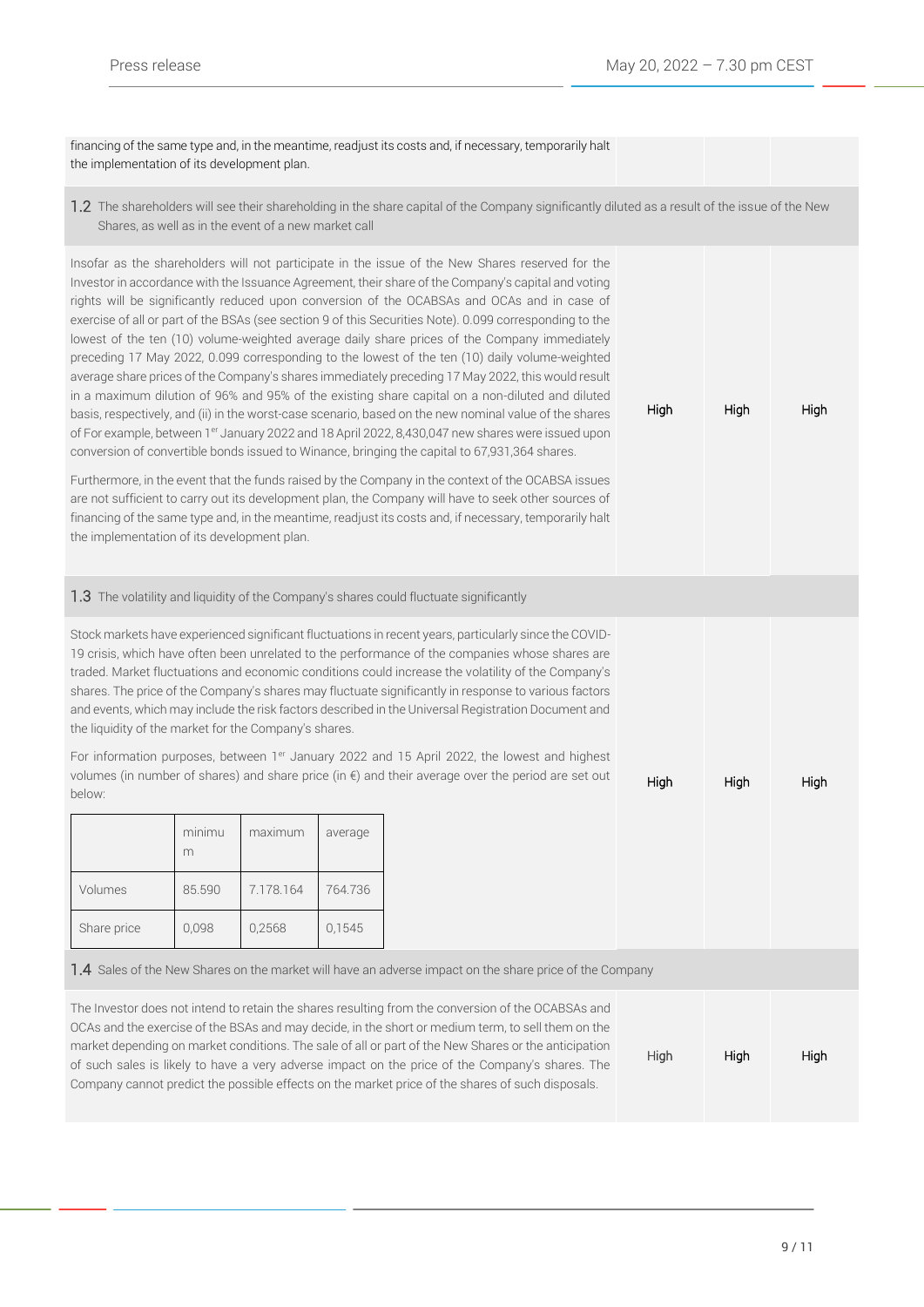Average High Average

1.5 The lack of liquidity could prevent Winance from selling the shares resulting from the conversion of the CBs and/or the exercise of the BSAs on the market, which would jeopardise this source of financing.

| Winance does not intend to retain the shares resulting from the conversion of the OCABSAs and        |             |             |      |
|------------------------------------------------------------------------------------------------------|-------------|-------------|------|
| OCAs and the exercise of the BSAs. In the absence of sufficient liquidity, Winance may no longer be  | <b>High</b> |             |      |
| able to sell the shares resulting from the conversion of the OCAs and/or the exercise of the BSAs on |             | <b>High</b> | High |
| the market, which would jeopardise this source of financing.                                         |             |             |      |

1.6 The refusal of the Extraordinary General Meeting of Shareholders on 23 May 2022 to reduce the nominal value of the Company's shares from EUR 0.1 to EUR 0.01 by way of a reduction in share capital could prevent the implementation of the financing negotiated with Winance.

0.01 by way of a reduction in the share capital (by charging part of the negative retained earnings to the share capital) which will be proposed to it, the Company could be prevented from using this financing line for as long as the share price is below the par value equal, as at the date of this Prospectus, to In order to prevent the general meeting from not being held due to a lack of quorum, the Company applied for and obtained on 29 April 2022 an order from the President of the Nanterre Commercial Court appointing an ad hoc agent to represent all shareholders not present or represented. The ad hoc agent will exercise the voting rights attached to the shares of the defaulting shareholders at the rate of two thirds positive votes and one third negative votes, in order to make the participation of the ad hoc agent in the deliberations "neutral" in terms of qualified majority. The Company has no alternative to cover its working capital requirements, which are no longer covered by the cash at its disposal beyond June 2022.

**\*\*\***

## **ABOUT GENOMIC VISION**

GENOMIC VISION is a biotechnology company developing products and services dedicated to the analysis (structural and functional) of genome modifications as well as to the quality and safety control of these modifications, in particular in genome editing technologies and biomanufacturing processes. Genomic Vision proprietary tools, based on DNA combing technology and artificial intelligence, provide robust quantitative measurements needed to high confidence characterization of DNA alteration in the genome. These tools are mainly used for monitoring DNA replication in cancerous cell, for early cancer detection and the diagnosis of genetic diseases. Genomic Vision, based near Paris in Bagneux, is a public listed company listed in compartment C of Euronext's regulated market in Paris (Euronext: GV – ISIN: FR0011799907).

For further information, please visit [www.genomicvision.com](http://www.genomicvision.com/) 

### **CONTACTS**